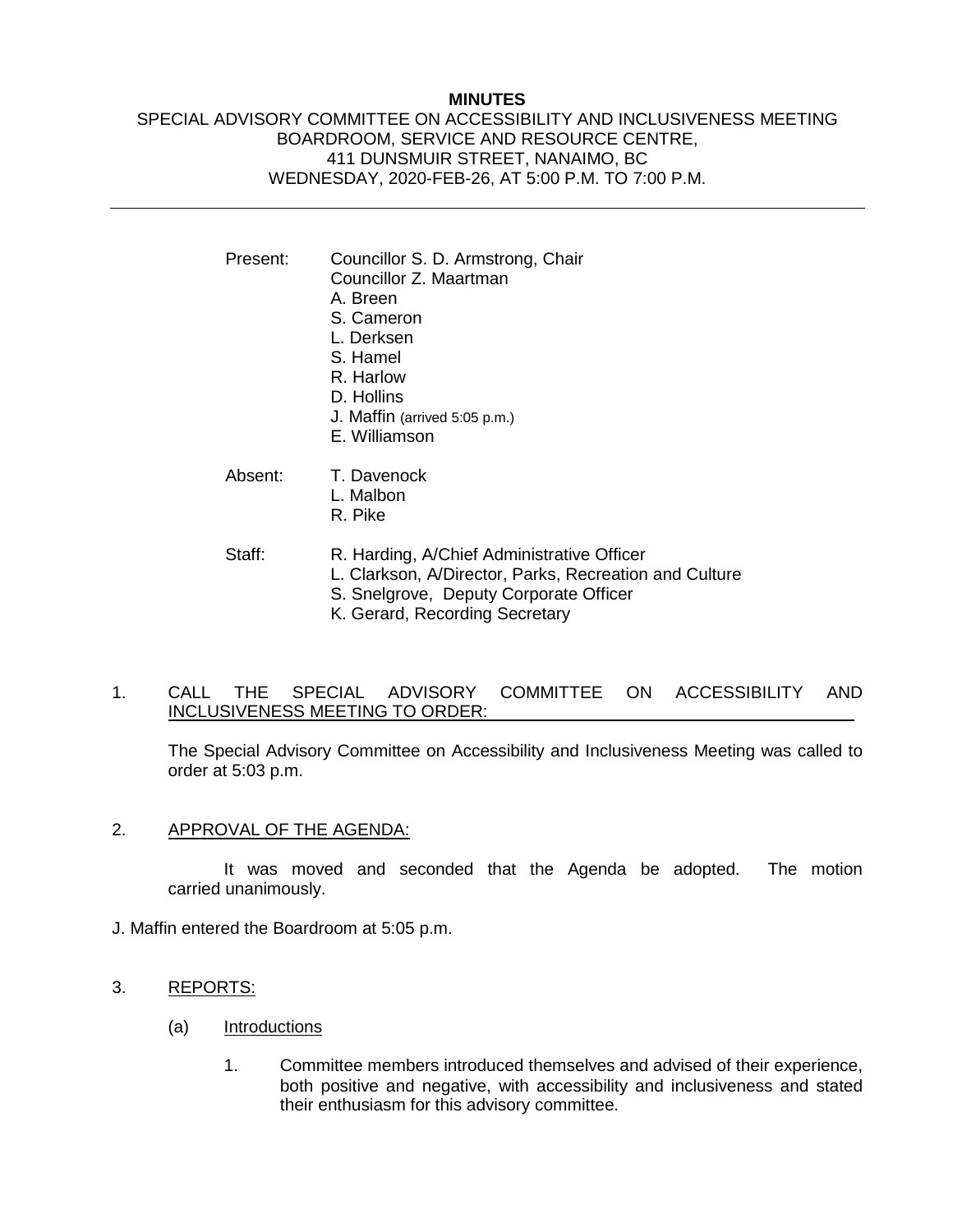2. City of Nanaimo Staff introduced themselves and explained their role regarding the Advisory Committee on Accessibility and Inclusiveness.

## (b) Meeting Procedures

Sky Snelgrove, Steno Coordinator, provided the Advisory Committee on Accessibility and Inclusiveness (the Committee) with a presentation regarding meeting procedures, meeting practices, a future meeting schedule, operating and procedural guidelines.

#### (c) Terms of Reference

Richard Harding, General Manager, Parks, Recreation and Culture provided the committee with an overview of the Terms of Reference and stated that meeting frequency can be adjusted based on workload and projects the committee may be involved in.

### (d) Next Meeting Date

The Committee agreed that the next meeting will be held on Wednesday, 2020-MAR-25, from 5:00 p.m. to 7:00 p.m. in the Service and Resource Centre Boardroom.

### (e) Future Meeting Items

Introduced by Richard Harding, General Manager, Parks, Recreation and Culture.

Mr. Harding stated that the Committee may be asked to participate in a review of the Official Community Plan (OCP), the Active Transportation Master Plan, Maffeo Sutton Park Plan – Phase 2 and the Parks, Recreation Master Plan and others as they come forward for review.

Committee discussion took place regarding:

- T-Looping in all City of Nanaimo owned facilities and ensure a Staff member at each facility knows how to operate the system
- Ensuring that inclusive language is used in all City documents and policies
- Encourage the use of existing technology and apps to assist people of all abilities navigate Nanaimo safely and effectively
- Ensure that issues of accessibility and inclusiveness are corrected and that steps taken already to improve accessibility and inclusiveness are implemented City wide
- Use GIS Mapping to show all residents issues such as step slope areas and improvements such as textured walking surface indicators
- Standardized across the City to ensure that every crosswalk in Nanaimo has the crosswalk noise indicators for the visually impaired or blind
- Create a document that includes the accessibility and inclusiveness priorities on a 2 – 5 year timeline and how these can be priorities can be implemented
- Offer City Staff, Mayor and Council gender sensitive training by Trans Care BC and look at best practices adopted by other communities
- Policies on gender neutral pronouns in City documents